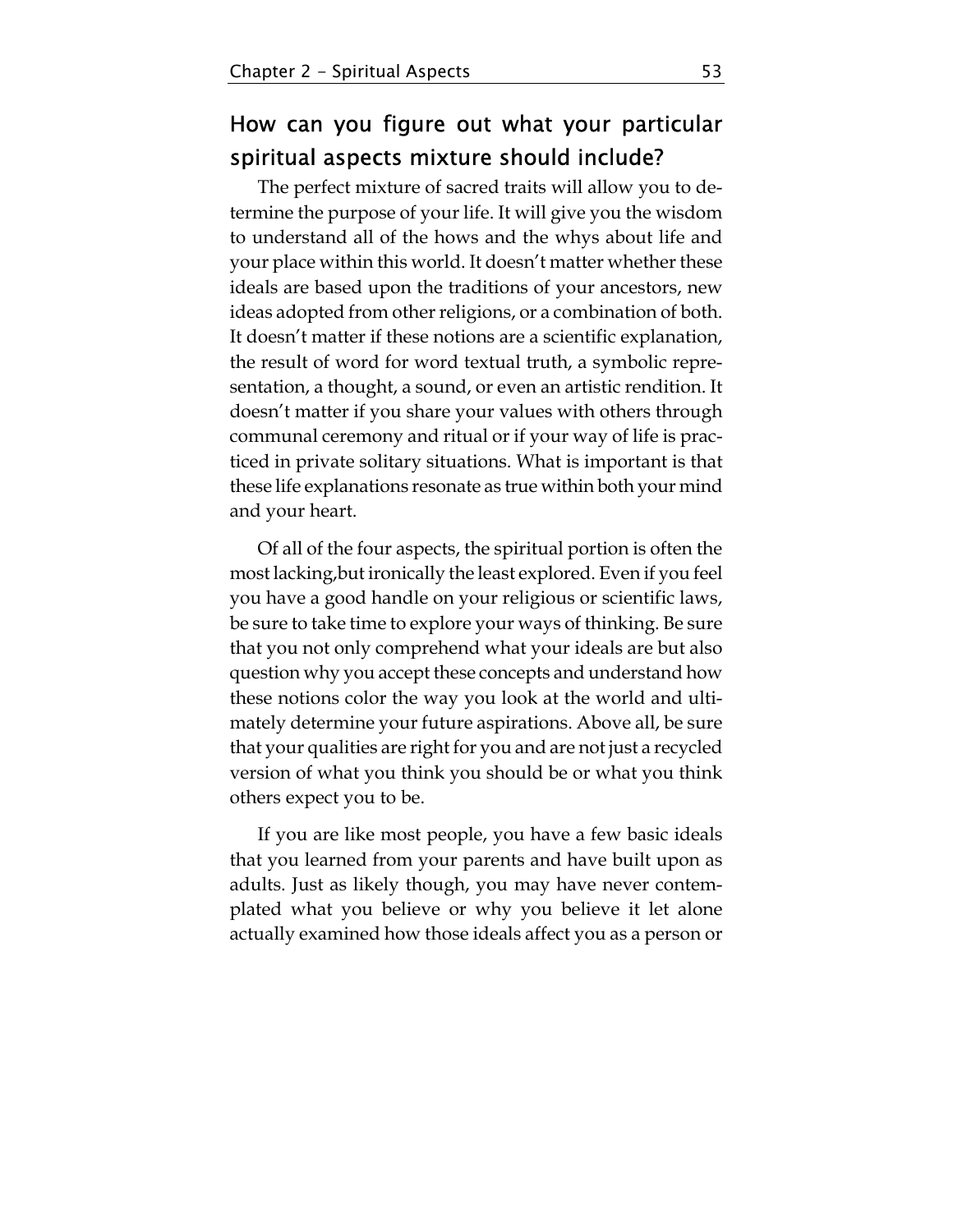the attainment of your goals. Don't despair. Reading this book was a positive step in the right direction.

The first thing to look at in this process is your core philosophies. For the most part, your main ideals were taught to you from your parents. In other words, if you were brought up in a Catholic family (even if they have lapsed) many of the ideals of Catholicism will automatically be part of your values. For instance, you may have a very precise view of good or bad and you may feel it is necessary to have a religious middleman to explain the actions of God on a specific day of the week. Likewise, if you were brought up in a family that held traditional Native American life views (say Blackfoot for argument's sake) many of these ideals will automatically be part of your values. You may feel a strong individual connection with the earth and nature; you may have an understanding of a creator that you have direct connection to; and you may see spirituality as a part of every aspect of your life.

These facets will follow you into adult life in mysterious and invisible ways. Often, you may not even be aware of how deep these deeply ingrained attitudes really are. If you are from a Christian background (even if you've never attended church or read the bible), you may find yourself saying things like "It would be a sin not to…", "Thank God", or "Bless You" without even thinking. Moreover, some of these remnants may even persist if you converted to another religion or dramatically altered your way of life. Therefore, even if your family was not religious or you turned away from your traditional notions your core ideals will still affect you to some degree. Thus, it is vital to take a good look at these underlying concepts.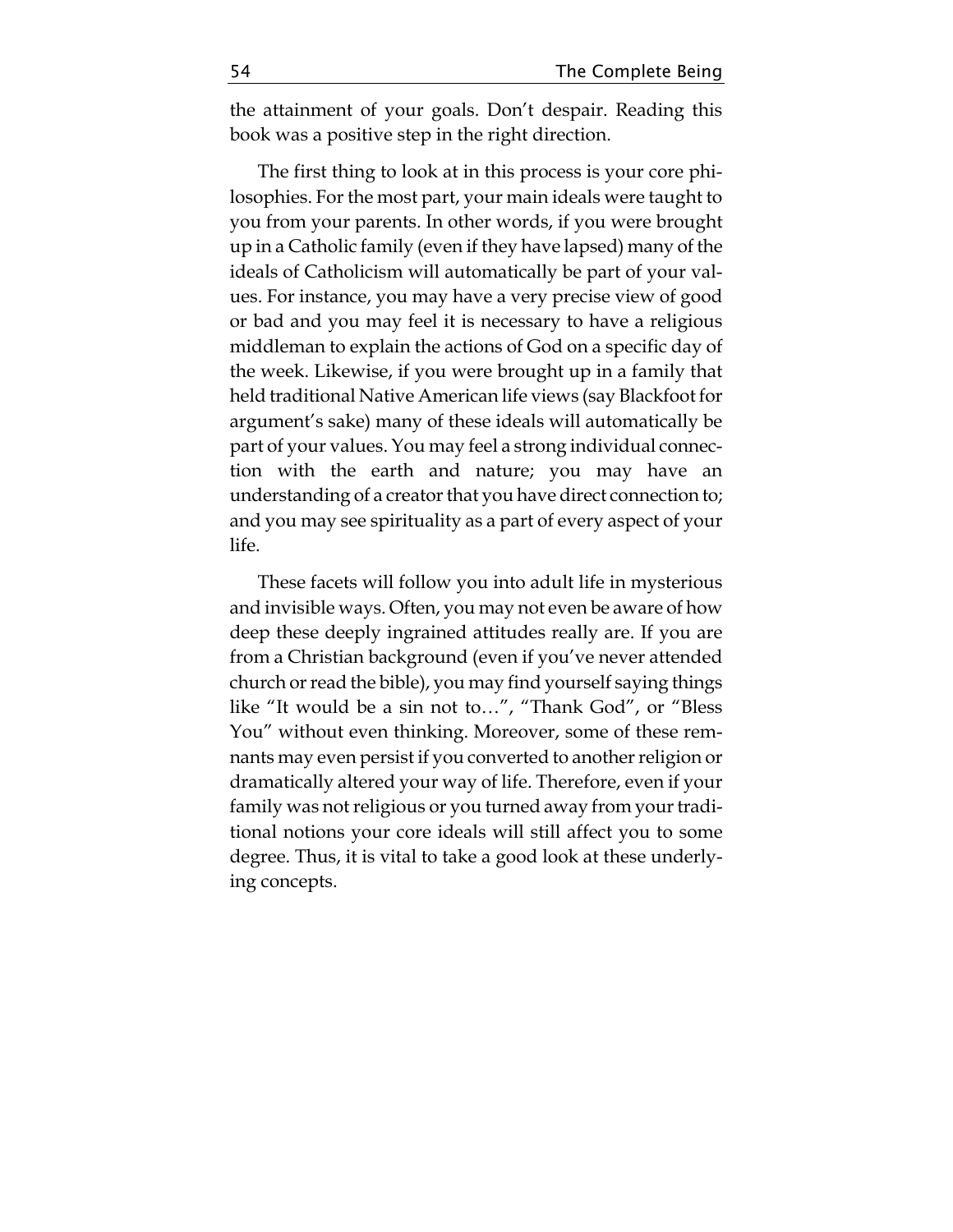**Exercise 2-1:** There are several ways to examine your deeply ingrained ideals. First, think about and write down what you believe. Write anything that comes to mind. How the earth was created? Why humans were made? Where the first human was born/created? How do you determine what colour the sky is? Who determines what is good and what is bad? Why you were born? What you believe happens after you die? Who discovered words? What connection do humans have with other creatures? Also, write any questions that come to your mind.

**Exercise 2-2:** Think about your answers to these questions and determine how you came to these conclusions. Did you learn these answers from your parents, from some sort of religious practitioner, or from school? Are your answers the result of literal truth, scientific explanations, or some form of symbolic interpretation?

**Exercise 2-3:** Then, ask yourself if these answers sufficiently resolve these questions for you. Do these explanations sufficiently explain the whys and the hows or do these explanations leave you with unresolved issues? Do these answers feel true to you or do you just feel it is wrong to ask further questions? Does this information give you an understanding of who you are, who you should be, and how you should live your life or is the answer generic?

Simply put, embrace those notions that resonate with you on a personal level, those that leave you with a feeling of understanding, and those that lead you to more clarification about yourself and the world around you. Those explanations that leave you feeling unresolved are possibly indicators of areas that you need to focus on. These areas may require a deeper understanding of your ideals, may require new inter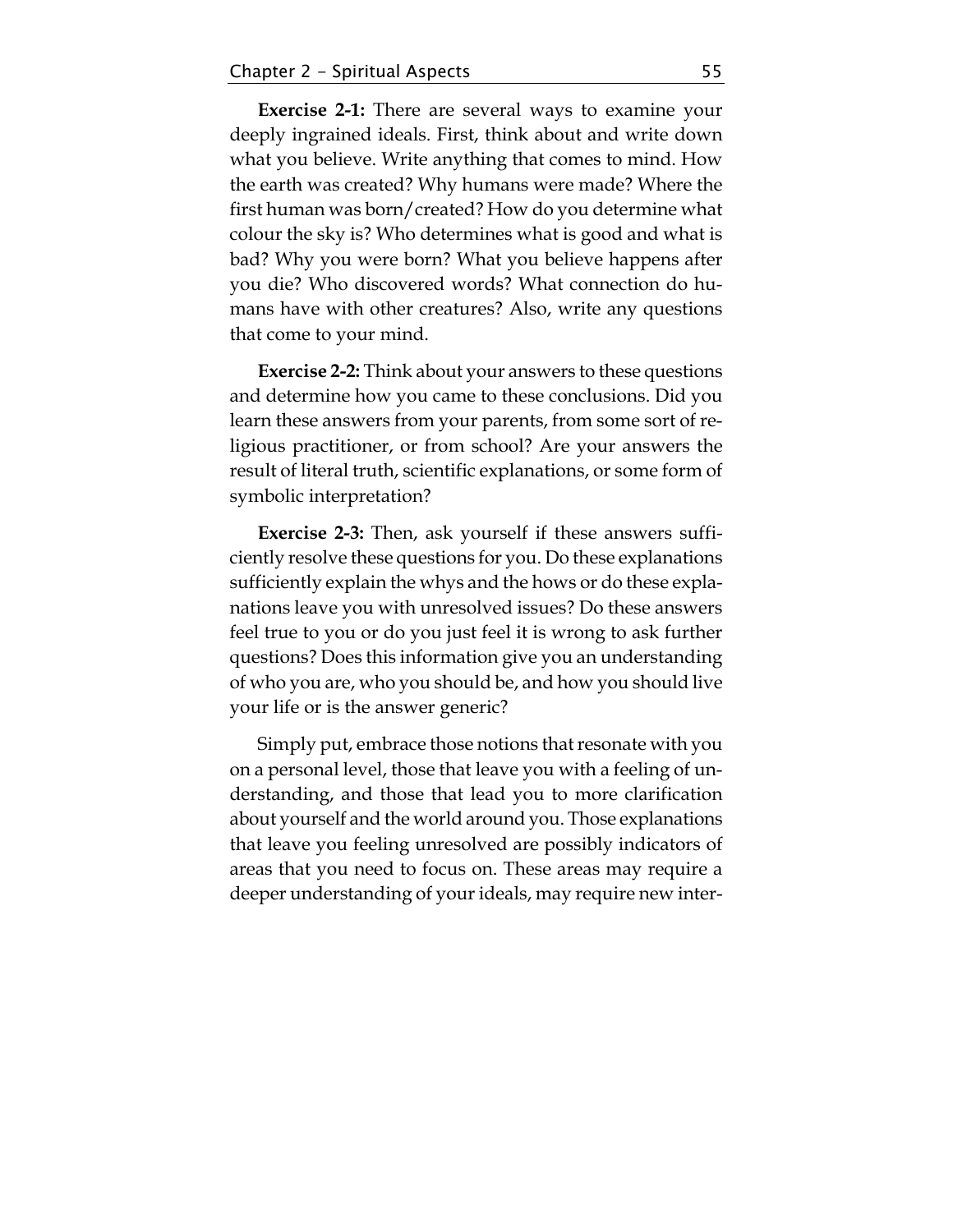pretations, or may require a blending of your key beliefs with a few new ideas.

**Exercise 2-4:** Another way to examine your entrenched thinking is to read the religious and sacred texts, stories, or myths of your religion; attend a ritual, service, or ceremony; or talk to practitioners, masters, or elders. Virtually every religion details how things are created, the general purpose of people, and outline basic values and morals. These facets are illustrated (usually in a very repetitious way) within written, oral, and ceremonial form. Therefore, at first, take a general overview of the philosophy repeated over and over again. At this point, don't get caught up in the little details and the nitpicky side of personal interpretation. Do, however, take note of things that resonate as true to you and those that really irk you or cause other dramatic emotions.

As in the previous exercise, those life views that you identify as resonating true or as holding personal meaning to you are important. It does not really matter if only one small word or action is right for you or if the whole system feels right. The important part of this exercise is to determine what is best for you.

With that said, the things that irk you, irritate you, or cause another personal emotional reaction are equally important. These notions may represent things that you know to be true deep in your heart but that you find too painful to openly admit to yourself. Often the hardest part of being happy is reconciling parts of yourself that you perceive as flaws and allowing yourself to be accepted and loved for who your really are.

Musings that cause emotional anxiety may also represent deep ways of thinking that you find hard to let go of for some reason, despite that they may be valid to your life circum-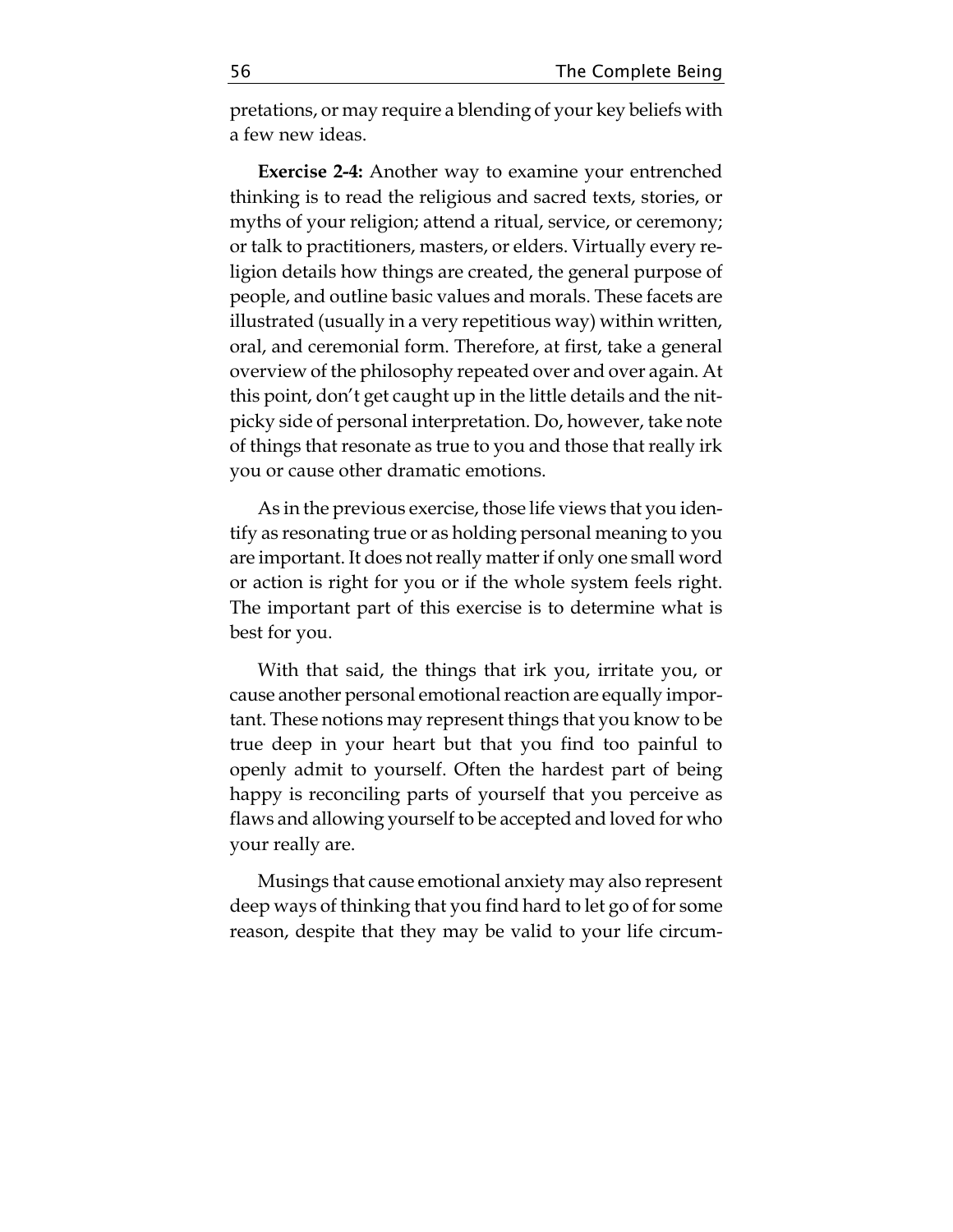stances. This situation is often true in areas associated with being branded as being bad or evil. Often, you may feel the need to punish yourself for these perceived wrongdoings.

Finally, these trouble areas may represent ideals that have been forced upon you by other individuals. Though there are definitively instances where people force their viewpoints upon others to take advantage of them or harm them in some way, most such actions are the result of well-meaning individuals. Again, individuals often feel comfortable and validated when others hold the same points of view as themselves. Therefore, people sometimes have a tendency to want those around them to agree with them completely, even if they have to "show you the error of your evil or illogical ways." Moreover, it is really easy to forget that what makes you happy and what is truth to you isn't necessarily the universal key to happiness or absolute truth.

**Exercise 2-5:** Once you have a basic framework of your ideals, start looking at the variation of thought within this traditional system. Look at the varying norms as taught by different practitioners and even how these philosophical variances have created new interpretations, sects, schools, or church divisions. What ideals are common to all these individuals? What values are different among these various interpretations?

**Exercise 2-6:** Next, ask yourself how you feel about these variations. Do you see these variations as statements saying the same thing but in a different way or do you see these differences as opposing viewpoints? Are these interpretations the result of some sort of formal or informal reform or simply the result of a different presentational style?

**Exercise 2-7:** Again, analyze your results. Do you find it easier to connect to methods that are scientific, full of detail,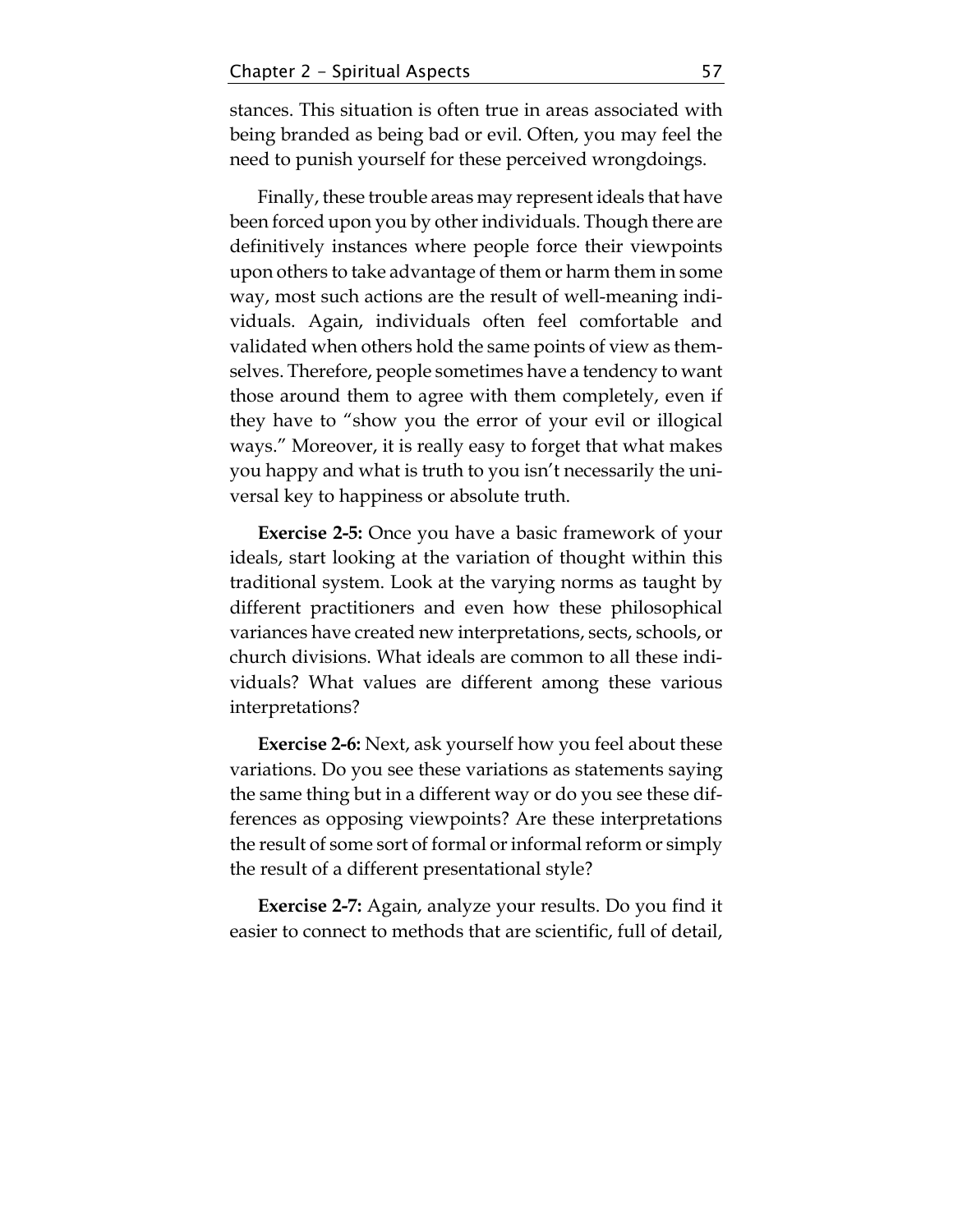resemble a story, state the message straightforwardly, or use imagery to illustrate the viewpoint? Do you find a particular interpretation, practitioner, or style of presentation more attractive than the others? Do any of these variations resonate within you or cause some sort of other strong feelings?

Be authentic with yourself and ask yourself what details (or lack of details) most represent what you believe and which values best represent your faith. You also need to be sure that these ideals actually enhance your life and that you are not merely adopting them to please someone else. Be sure to keep analyzing and questioning until you have a well thought out idea of what values actually fit into your life.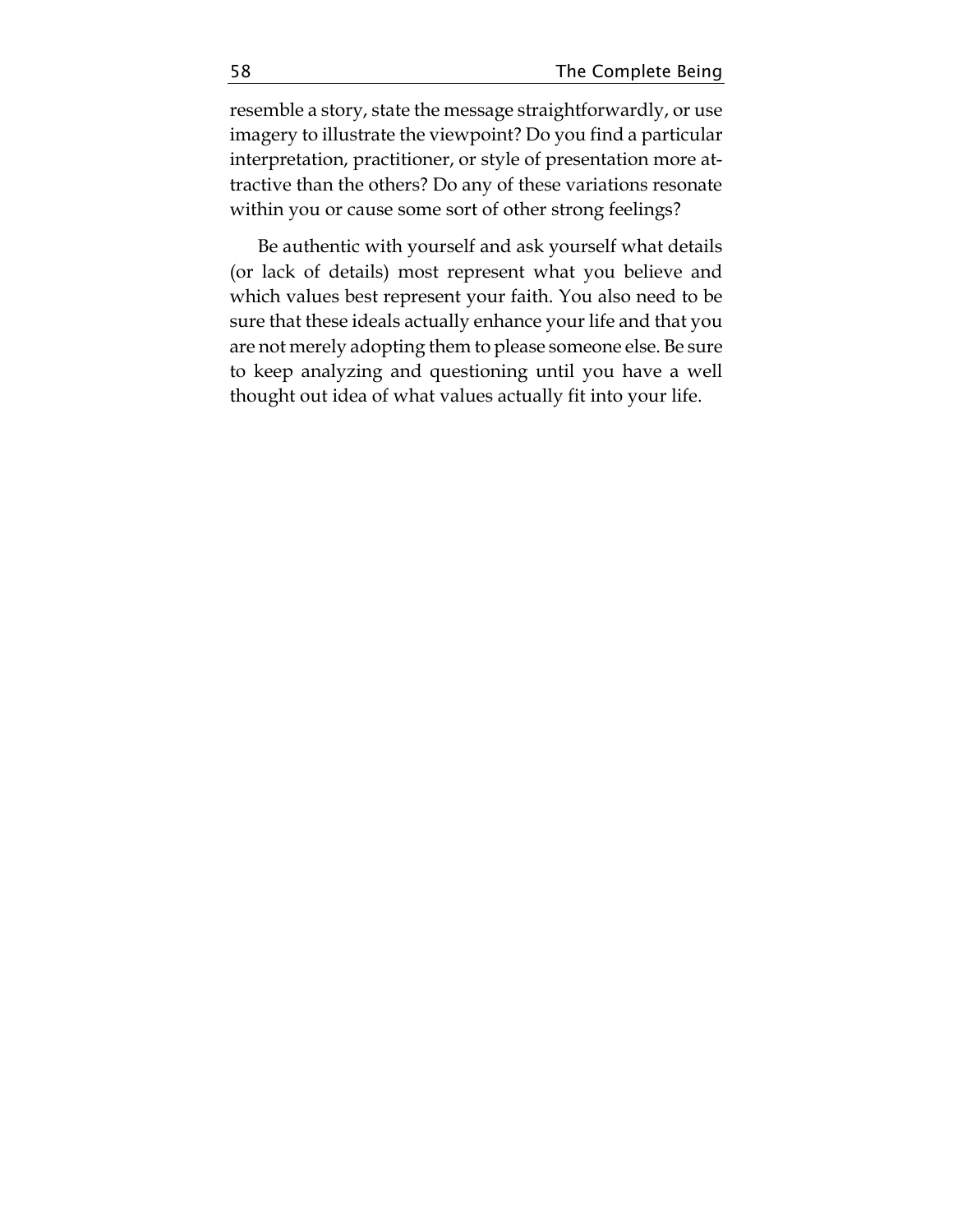## How can you go about changing or altering your current mixture of spiritual aspects?

In the previous section, you examined your core philosophies for appropriateness. Possibly, you realized that a number of your ideals reflected traditional notions. Other influences were gained through formal schooling and formal religious education. As you examined these values, you may have discovered that some of these interpretations resonated with and could directly relate to your life. You may also have found some values that needed to be modified or expressed in a slightly different way in order to be pertinent to your situation. Furthermore, you may have also recognized that some of your deeply ingrained ways of thinking may actually be inadequate to answer your unique life questions.

In this section, you are going to focus on changing or altering portions of your current belief system to create your own personal version of the truth. In order to do so, you need to not only figure out what exactly your religious and scientific precepts are, but also find a way to intermesh these interpretations into one consistent structure. This framework may have strong connections or affiliations with a single religion or culture, may consist of elements from a variety of faiths, or may be the result of completely novel interpretations. In any case, it is important to remember that this foundation may include religious dogma but may also include mythology, science, values, and morals.

As discussed in the previous section, a good portion of your life views are embedded or entrenched ideals taught formally and informally through your parents, in school, and in formal religious institutions. For the most part, you may have learnt and adopted these notions with very little questioning and almost no thought about whether these elements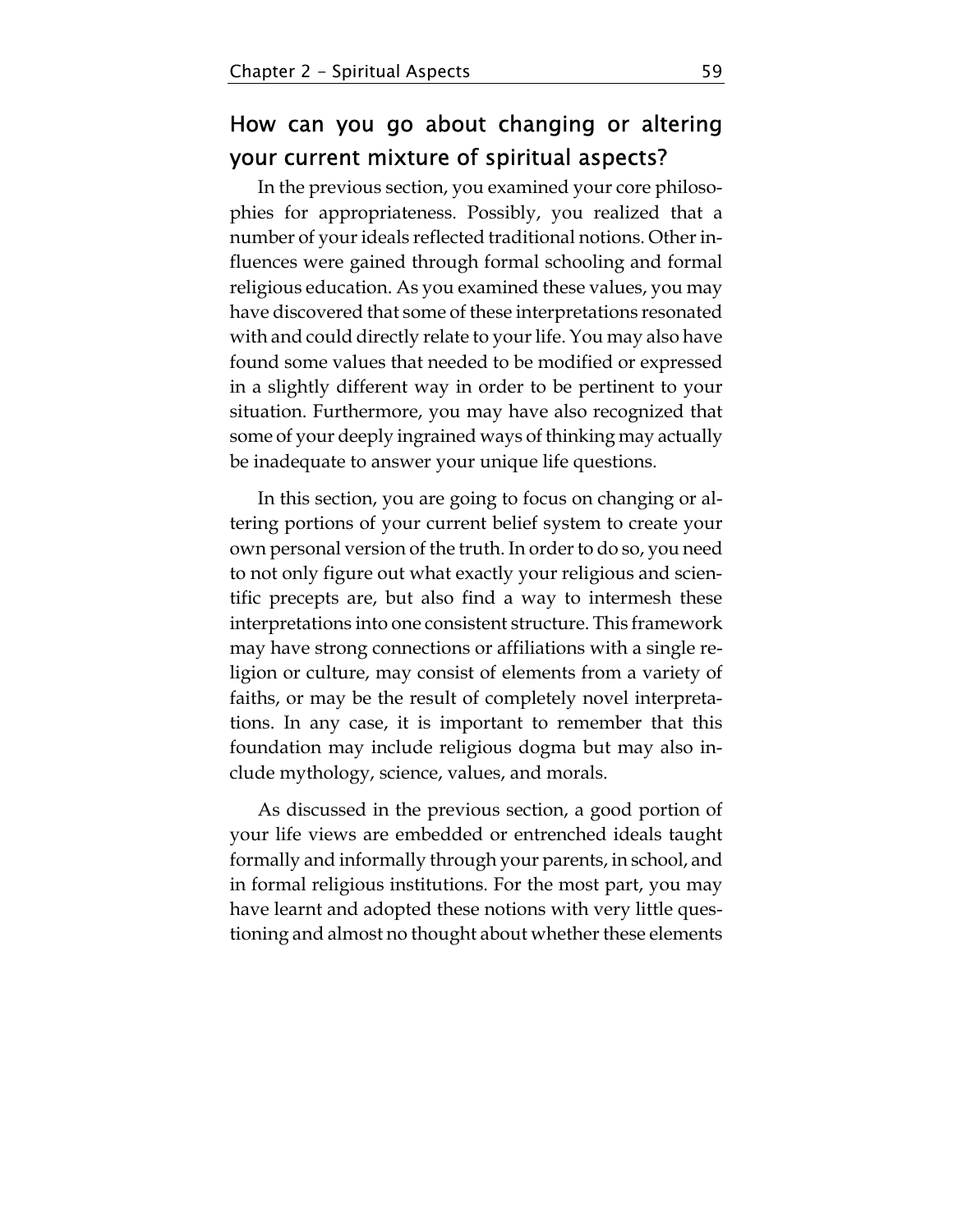actually answered your questions about life, whether these systems could help you decide who you should be, and how you should interpret the world around you. Thus, as for most people, your first stage of discovery into your life doctrine has already occurred and was for the most part a very passive experience.

Commonly, when you first start to actively examine your ideals, you may tend to look outside of your traditional religion. Often this examination may have taken on a very rebellious character, perhaps through a violent break with your religion and cultural philosophies. Frequently, this break occurs at adolescence when you are in the midst of defining yourself. Simply put, sometimes it is easier to start from scratch than to have to deal with all of your embedded belief baggage. At least initially this statement may be true.

Despite the rebellious nature of this first active examination step, there are a few common consistencies in the directions of this task. You may have looked to science for answers. You were probably first introduced to science in school. Therefore, it may have seemed a logical next step (some sort of natural growth away from childhood notions) to examine these concepts taught in school. Your later investigations into science may have taken the form of further formal education or reading textbooks on scientific topics.

Basic science and hypothesis testing may provide all of the answers you needed to define your inner self. However, you may have to supplement this information with more advanced study into objectivism philosophy and atheist belief systems. Alternately, you may have to look elsewhere for some or all of your answers.

Around the same time as you started to look to science for answers, you may have also started to look at the past for in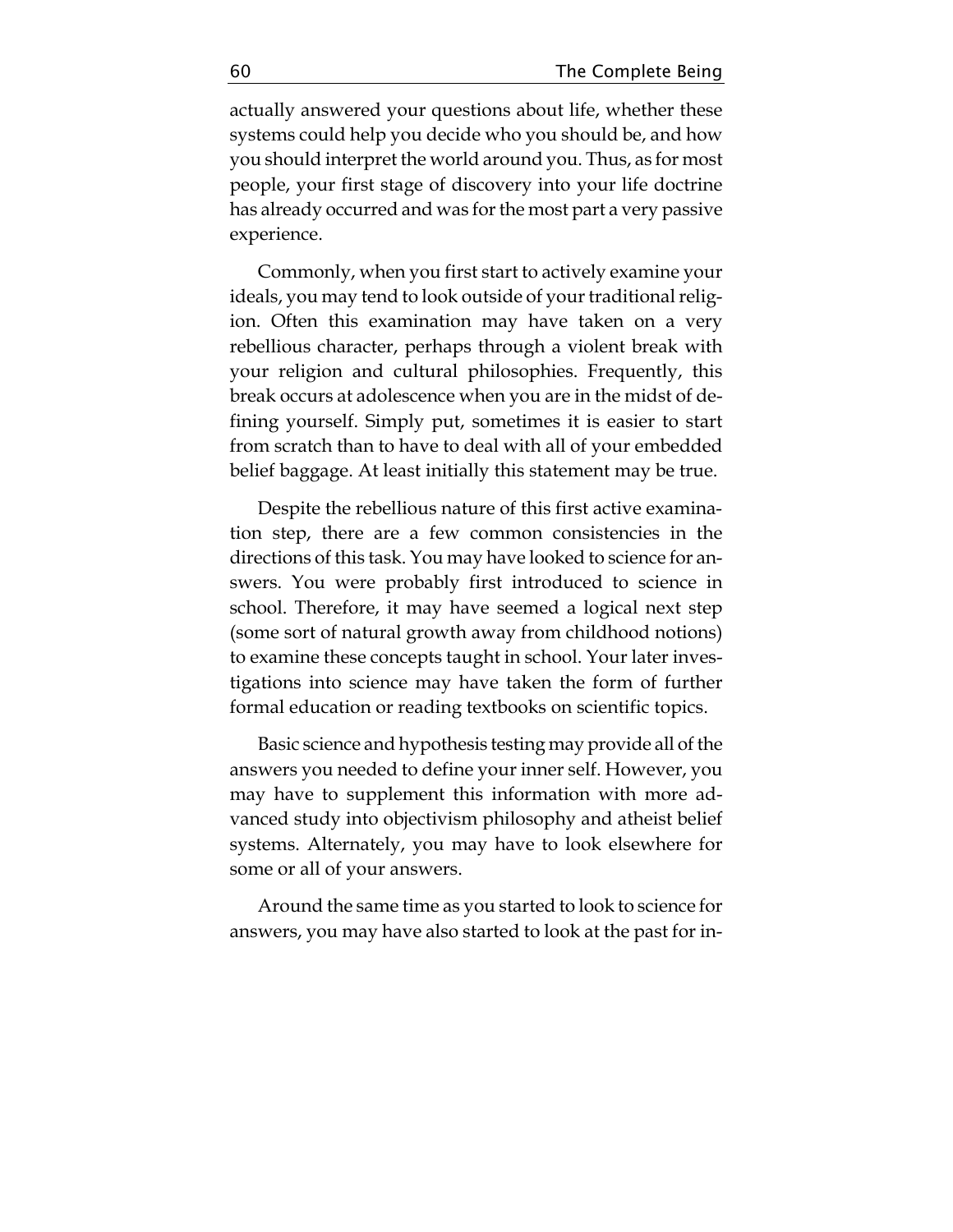formation pertaining to your life views. This may have taken the form of examination into ancient religions or spiritualities; new age or revived occult beliefs; and metaphysical philosophies. In these first examinations into these notions, you may have focused on the mystical or magical portions of these faiths. You may have viewed this primary investigation as playing at these abilities without any real understanding of the ideals behind these systems. If you felt some sort of initial connection during these primary investigations, you may want to look deeper into these interpretations through participation in ceremonies and rituals, reading of texts and related contemporary literature, looking to masters and teachers for more formal education on the subjects, and either solitary or communal practice of some or all of these associated ideals. This type of investigation may allow you to discern which elements to take from these religions.

It may seem that these interpretations are in direct conflict with scientific ideals. Perhaps in some ways, these are direct opposites. Ancient and New Age literature both often use symbols, imagery, and myths to explain the world. Science uses details, formulas, and written documentation to explain the world. Nonetheless, both doctrines are merely interpretations of the workings of this world and how these interpretations resonate with you as an individual depends upon your own version of truth. These seemingly opposite values can even be used in conjunction to fill in the answers that the other system does not cover. This is illustrated in Gnostic doctrine, particularly in regards to alchemy1.

<u>.</u>

<sup>1</sup> See Hall, L. (1997). "Alchemy and Science" (Godless Science) at http://www.godless.org/sci/alchemy.html and also

Wolf, F. (2000). *Mind into Matter: A New Alchemy of Science and Spirit*. Needham, MA: Moment Point Press.